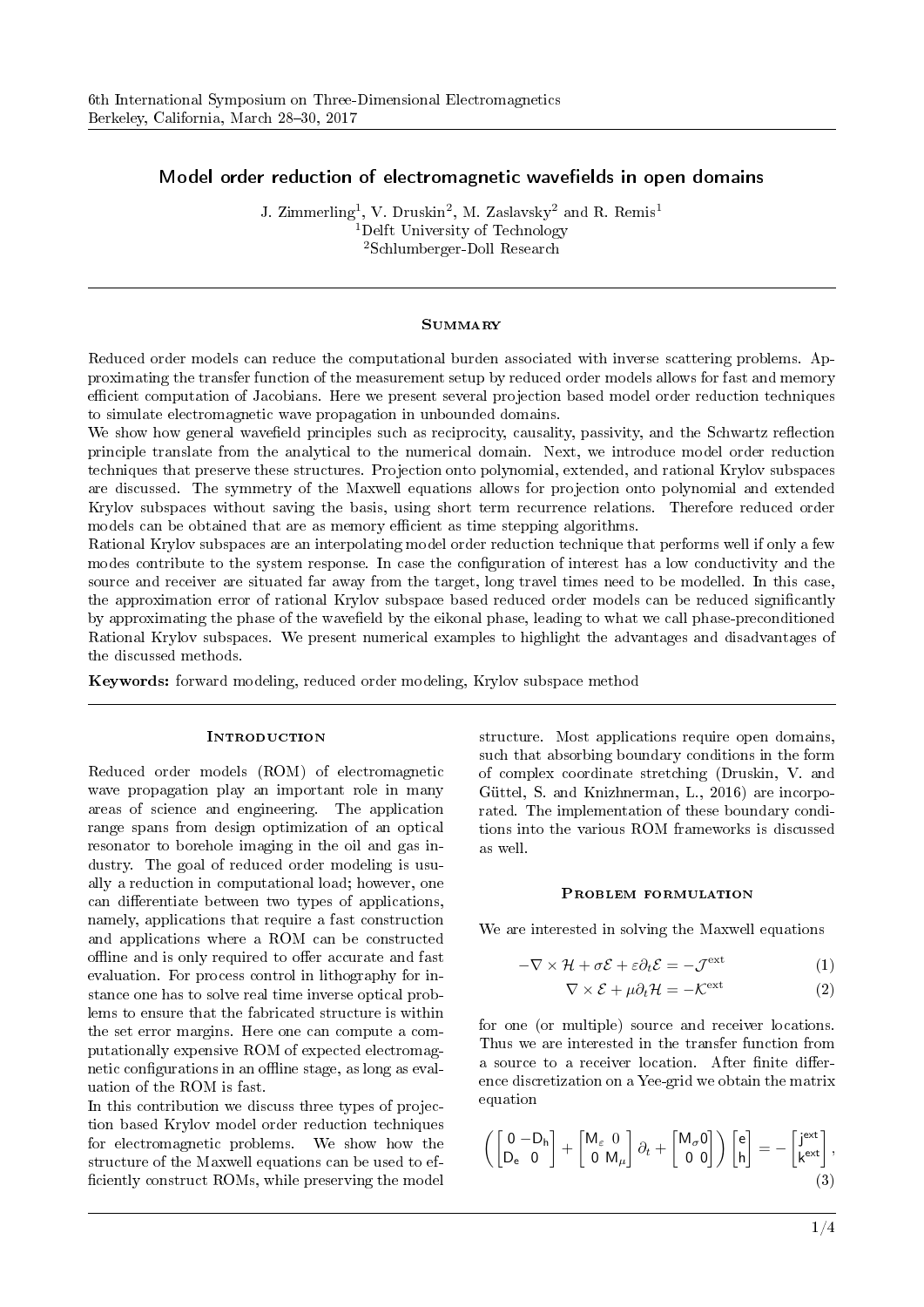with  $D_{h/e}$  the finite difference approximations of the curl operators,  $M_{\varepsilon/\mu/\sigma}$  diagonal medium matrices, and e the finite difference approximation of the electric field strength  $\mathcal E$  and so forth. Equation 3 can be written in the compact form

$$
(\mathsf{A} + \partial_t \mathsf{I})\mathsf{u} = \mathsf{b},\tag{4}
$$

where A is our sparse finite difference Maxwell operator that acts on the fields collected in u, which are excited by the sources in b. Equation 4 admits the formal solution and transfer function

$$
\mathbf{u} = \exp(-\mathbf{A}t)\mathbf{b} \text{ and } \mathbf{f}(\mathbf{r}, \mathbf{b}) = \mathbf{r}^T \mathbf{W} \exp(-\mathbf{A}t)\mathbf{b}, \tag{5}
$$

respectively. With  $r^T$  the receiver vector and the diagonal matrix  $W = \begin{bmatrix} W_p & 0 \\ 0 & W_p \end{bmatrix}$ 0  $-W_s$  containing the volume of each primary  $(W_p)$  and secondary  $(W_s)$  finite difference voxel. From reciprocity we obtain invariance of the transfer function with respect to exchanging source and receiver vector  $f(r, b) = f(b, r)$ , from which we obtain the symmetry relation

$$
WA = A^T W.
$$
 (6)

We are mainly interested in wavefields in open domains and therefore continue our analysis in the Laplace domain with Laplace parameter s, since coordinate stretching is more easily introduced in the Laplace domain . Incorporating this technique leads to a finite difference operator A that depends on the Laplace parameter s such that Equation 4 now reads

$$
(\hat{\mathsf{A}}(s) + s\mathsf{I})\hat{\mathsf{u}} = \hat{\mathsf{b}}.\tag{7}
$$

The symmetry of A (Eq. 6) directly translates to the Laplace domain. Further,  $\hat{A}(s)$  follows the Schwartz reflection principle  $\hat{A}(\bar{s}) = \hat{A}(s)$ , since wave fields are conjugate symmetric in the Laplace domain (here the overbar denotes conjugation).

## Reduced order modelling

The finite difference system of Equation 7 can be large with millions of unknowns for real applications, such that direct solution can be cumbersome. In reduced order modeling we approximate the wavefield in a small basis, to reduce the systems of equations to be solved. Therefore, we expand the wavefield  $\hat{u} = V_y$ in the basis  $V$  with expansion coefficients  $y$ . For simplicity we assume  $V \in \mathbb{C}^{N \times m}$  to be orthogonal in a W weighted bilinear form, with  $N$  and  $m$  the order of the full and reduced system, respectively. After imposing a Galerkin condition we obtain a relation for the expansion coefficients y as

$$
(\mathsf{V}^T \mathsf{W} \hat{\mathsf{A}}(s) \mathsf{V} + s\mathsf{I}) \mathsf{y} = \mathsf{V}^T \mathsf{W} \hat{\mathsf{b}},\tag{8}
$$

which is of order  $m$ , with the symmetric reduced order model  $\hat{\mathsf{H}}(s) = \mathsf{V}^T \mathsf{W} \hat{\mathsf{A}}(s) \mathsf{V}$ . The quality of the reduced order model is determined by the choice of approximation basis V. We discuss three popular choices in this context, namely, Polynomial, Extended, and Rational Krylov Subspaces (PKS, EKS and RKS). In PKS we build a matrix polynomial with  $\hat{A}$  acting on  $\hat{b}$ . This subspace can be extended to EKS by adding inverse powers of the matrix  $\hat{A}$  to the basis. The RKS method builds rational functions with  $\hat{A}$  and shifts  $\kappa$ . The subspaces are defined as

$$
\mathcal{K}_{\text{PKS}}^{m} = \text{span}\left\{\hat{\mathbf{b}}, \hat{\mathbf{A}}\hat{\mathbf{b}}, \dots, \hat{\mathbf{A}}^{m}\hat{\mathbf{b}}\right\},
$$
  

$$
\mathcal{K}_{\text{EKS}}^{n_n, n_p} = \text{span}\left\{\hat{\mathbf{A}}^{-n_n}\hat{\mathbf{b}}, \dots, \hat{\mathbf{b}}, \dots, \hat{\mathbf{A}}^{n_p}\hat{\mathbf{b}}\right\},
$$
  

$$
\mathcal{K}_{\text{RKS}}^{m}(\kappa) = \text{span}\left\{(\hat{\mathbf{A}}(\kappa_1) + \kappa_1\mathbf{I})^{-1}\hat{\mathbf{b}}, \dots, \right.
$$
  

$$
(\hat{\mathbf{A}}(\kappa_m) + \kappa_m\mathbf{I})^{-1}\hat{\mathbf{b}}\right\}. \quad (9)
$$

Adding a vector to a PKS is computationally cheap and just requires one matrix vector multiplication; however, adding a vector to an RKS is computationally expensive, as one has to numerically solve the Maxwell equations for singe frequency points in  $\kappa$ . Depending on the investigated configuration, this cost difference can be balanced by the RKS superior approximation qualities, leading to accurate reduced order models with small subspaces. In fact to obtain a reasonable approximation with PKS and EKS often requires a model order  $m$  that makes storing the basis V infeasible. Furthermore, V would be frequency dependent with a frequency dependent PML. To resolve these issues for EKS and PKS we fix the PML frequency and use short term recurrence relations to compute the reduced order model  $\hat{H}(s)$  without storing the basis.

### Fixed frequency PML

Recent developments in near-optimal PMLs allow for frequency independent PMLs that are matched over a spectral inveral (Druskin, V. and Güttel, S. and Knizhnerman, L., 2016). Fixing the PML frequency at  $s = s^f$  and using the notation  $\hat{A}^f = \hat{A}(s^f)$  we obtain

$$
(\hat{\mathsf{A}}^{\mathsf{f}} + s\mathsf{I})\hat{\mathsf{u}} = \hat{\mathsf{b}},\tag{10}
$$

which violates the Schwarz reflection principle as  $\hat{\mathbf{u}}(\overline{s}) \neq \overline{\hat{\mathbf{u}}}(s)$  and makes Equation 10 unstable as  $\hat{\mathbf{A}}^{\text{f}}$  has eigenvalues with a negative real part. However, stable field approximations can be obtained by computing stability-corrected (Druskin, Remis, & Zaslavsky, 2014; Druskin & Remis, 2013) transfer functions via

$$
f(r, b) = 2\eta(t)r^T W \operatorname{Re}(\eta(\hat{A}^f) \exp(-\hat{A}^f t)b), \quad (11)
$$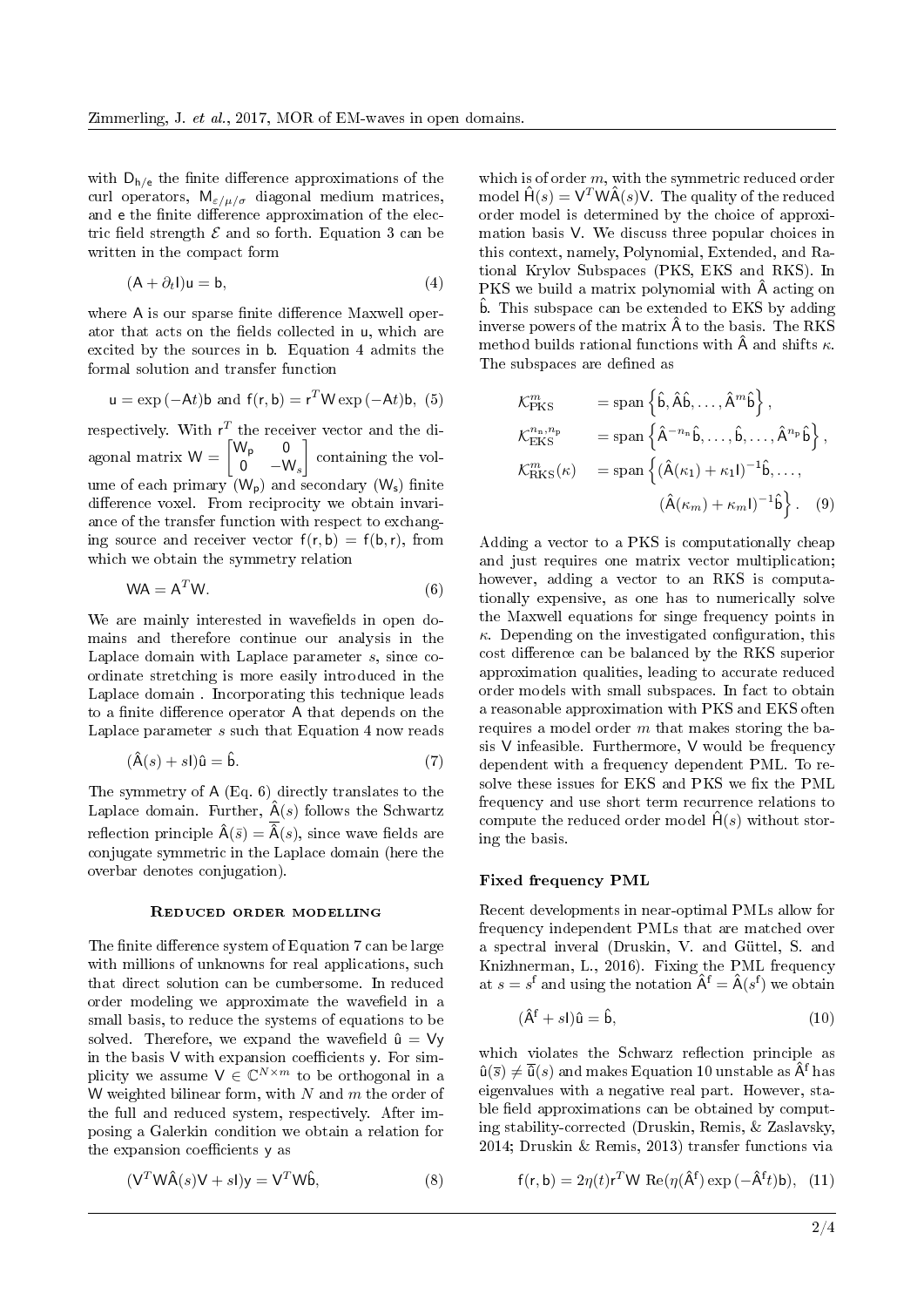which also upholds the Schwartz reflection principle in the Laplace domain since

$$
\hat{\mathbf{f}}(\mathbf{r}, \mathbf{b}) = \mathbf{r}^T \mathbf{W} \eta (\hat{\mathbf{A}}^{\mathbf{f}}) (\hat{\mathbf{A}}^{\mathbf{f}} + s\mathbf{I})^{-1} \mathbf{b} +
$$

$$
\mathbf{r}^T \mathbf{W} \eta (\overline{\hat{\mathbf{A}}^{\mathbf{f}}} ) (\overline{\hat{\mathbf{A}}^{\mathbf{f}}} + s\mathbf{I})^{-1} \mathbf{b}.
$$
 (12)

Here  $\eta(z)$  is the Heaviside step function acting on the real part of its argument, such that  $\eta(\hat{A}^f)$  is a projector onto the stable part of our finite difference matrix. Reduced order models of the upper transfer functions using EKS and PKS can be computed efficiently without storing the basis  $V$ , since  $\hat{A}^f$  is J-symmetric (see 6). Using PKS, a tridiagonal H can be computed via the modified Lanczos algorithm (Freund  $&$  Nachtigal, 1995) and a pentadiagonal H can be computed when EKS are used as approximation basis (Jagels & Reichel, 2011). The short recursion relations together with the fact that only the bilinear form  $\mathsf{r}^T\mathsf{W} \breve{f}(\hat{\mathsf{A}}^{\text{f}})$ b is needed rather than the whole field approximation allows for the computation of the transfer function without storing the basis. Generally, EKS performs well if low frequencies need to be approximated. Essentially, one has to solve three Poisson equations to compute an iteration with a negative power of A.

## Rational Krylov Subspaces

Contrary to EKS and PKS the rational Krylov method has no problem in handling frequency dependent finite difference matrices as the subspace is spanned by single frequency solutions to the problem. The quality of an RKS-ROM is dependent on the choice of so-called shifts or interpolation points  $\kappa$  which are the Laplace frequencies whose Maxwell solutions span the RKS. We would like the reduced order model to preserve the symmetry, passivity and Schwartz reflection principle of the full order model, to honor the underlying physics. To this end, the interpolation points  $\kappa$  need to be closed under conjugation, such that the RKS itself is closed under conjugation and contains solutions  $u(\kappa_i)$  and  $u(\overline{\kappa_i}) = \overline{u(\kappa_i)}$ . This can be achieved by a choosing the real structure preserving Rational Krylov subspace (spRKS) subspace

$$
\mathcal{K}_{\text{spRKS}}^{2m} = \text{span}\left\{\text{Re }\hat{\mathsf{u}}(\kappa_1), \text{Im }\hat{\mathsf{u}}(\kappa_1), \dots, \right.\n\quad\n\text{Re }\hat{\mathsf{u}}(\kappa_m), \text{Im }\hat{\mathsf{u}}(\kappa_m)\right\}.\n\tag{13}
$$

Now let  $V \in \mathbb{R}^{N \times 2m}$  span this subspace, then the reduced order wavefield  $\hat{u}_m$  can be obtained as

$$
\hat{\mathbf{u}}_m = \mathsf{V}(\mathsf{V}^T \mathsf{W} \hat{\mathsf{A}}(s) \mathsf{V} + s \mathsf{V}^T \mathsf{W} \mathsf{V})^{-1} \mathsf{V}^T \mathsf{W} \hat{\mathsf{b}}.
$$
 (14)

### Phase preconditioning

The described model order reduction technique yields fast convergence in small subspaces when only a few

modes of the system contribute to the response. For highly conductive media, the method exhibits fast convergence as well and in the limiting case of electromagnetic diffusion, RKS show excellent convergence properties, and optimal shifts  $\kappa$  are known (Knizhnerman, Druskin, & Zaslavsky, 2009). For applications in explorational geophysics with little or no losses present and long travel times between source, target and receiver the frequency domain transfer function becomes very oscillatory since a delay in the time domain turns into a complex exponent in the Laplace domain. An interpolatory method like RKS should at least have two points per wavelength of the largest travel time modelled, which leads to prohibitively large RKS. However, this sampling requirement can be lowered by approximating the phase term of the wavefield by the eikonal phase term  $\exp(s\mathcal{T}^{\text{eik}})$ , where  $\mathcal{T}^{\text{eik}}$  is the eikonal travel time obtained from the eikonal equation  $|\nabla \mathcal{T}^{\text{eik}}|^2 = \varepsilon \mu$  (Druskin, Remis, Zaslavsky, & Zimmerling, submitted). Thus, at each interpolation point the wavefield û can be split into an incoming and outgoing wave amplitude  $c^{\text{in}/\text{out}}$  and phase term

$$
\hat{\mathbf{u}}(\kappa_i) = \exp(-\kappa_i \mathbf{T}) \mathbf{c}^{\text{out}}(\kappa_i) + \exp(\kappa_i \mathbf{T}) \mathbf{c}^{\text{in}}(\kappa_i), (15)
$$

using one-way wave equations. Now a phase preconditioned Rational Krylov subspace can be built by multiplying the amplitudes  $c^{\text{in/out}}$  with the eikonal phase at every frequency where the ROM is evaluated. Thus we obtain a field approximation  $\hat{u}_m(s)$  of the form

$$
\hat{\mathbf{u}}_m(s) = \sum_{i=1}^m a_i \exp(-s\mathsf{T}) \mathsf{c}^{\text{out}}(\kappa_i) + \dots
$$

$$
\sum_{j=1}^m b_j \exp(s\mathsf{T}) \mathsf{c}^{\text{in}}(\kappa_j)
$$
(16)

where the expansion coefficients  $a_i, b_i$  can be found from a Galerkin condition. Now the first arrival times are factored out and corrected analytically, such that low order field approximations can be obtained.

### **RESULTS**

To show the approximation qualities of the introduced ROMs we consider a configuration arising in exploration with a ground penetrating radar (GPR). We investigate a lossy subsurface with a box shaped anomaly in a frequency band between 50 MHz and 2.4 GHz. The simulated configuration is shown in Figure 1, where the exact medium parameters are provided in the caption. A current source directed in the z-direction is used for excitation and the zcomponent of the electrical field is measured at the